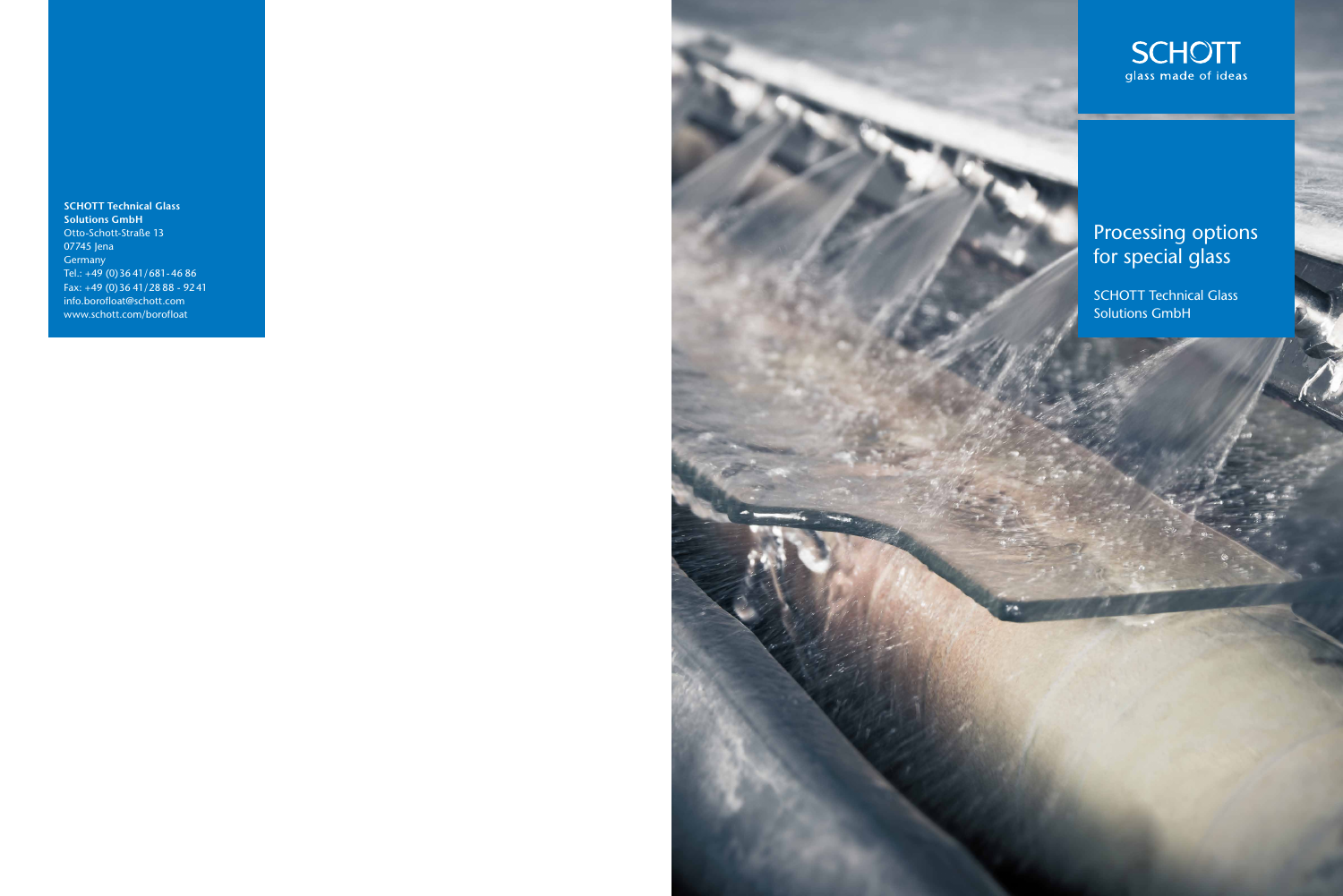# Processing options for special glass SCHOTT Technical Glass Solutions GmbH

Whether as cover glass for mobile devices, inspection glass in modern industrial facilities or carrier material in the semiconductor industry – the versatility and flexibility of special glass from SCHOTT Technical Glass Solutions is unrivaled. A wide range of processing and finishing options allow customer-specific adaptations for numerous applications. The special glass can be further processed within standard dimensions in accordance with customer requirements, from single part to series production. In addition to simple cut to size parts, this can include edge finishing, drilling, higher breaking strength, laminated glass production and other post-processing options.

#### **CNC shape cutting**

Production of simple and complex contours using different cutting methods. In general, the cut edge is broken smooth. Shapes requiring higher precision and complex geometries are possible with water jet cut edges.

Special shapes according to customer-specific drawings are possible. Please contact us for further information on formats, dimensions and tolerances.



Cut edges Waterjet-cut edges Laser-cut edges

Breaking the glass at defined edge





Scoring the glass with cutting wheel



| Thickness (mm) | Size min (mm)  | Size max (mm)        | Tolerances                                                          |
|----------------|----------------|----------------------|---------------------------------------------------------------------|
| $0.4 - 25.4$   | $10 \times 10$ | $1.200 \times 1.200$ | $+/-$ 0.3 to $+/-$ 5mm (higher tolerances for greater thicknesses); |
| $1,1 - 21,0$   | $50 \times 50$ | $2.200 \times 4.200$ | greater thicknesses on request                                      |

Waterjet cutting



#### **CNC-edge processing**

The improvement of edge quality through selected processing methods and the use of special tools also enables a better integration of the components from different applications and increases glass strength.

Further sizes upon request

Please contact us for further information on formats, dimensions and tolerances.





The edges can be cut, ground and polished.

| Thickness (mm) | Size min (mm)  | Size max (mm)    | <b>Tolerances</b>          |
|----------------|----------------|------------------|----------------------------|
| $ 0,3-5 $      | $30 \times 30$ | $380 \times 580$ | $\pm$ 0,05 – $\pm$ 0,10 mm |
| $2 - 25.4$     | 180 x 180      | 1.690 x 3.210    | $\pm$ 0,50 – $\pm$ 0,75 mm |